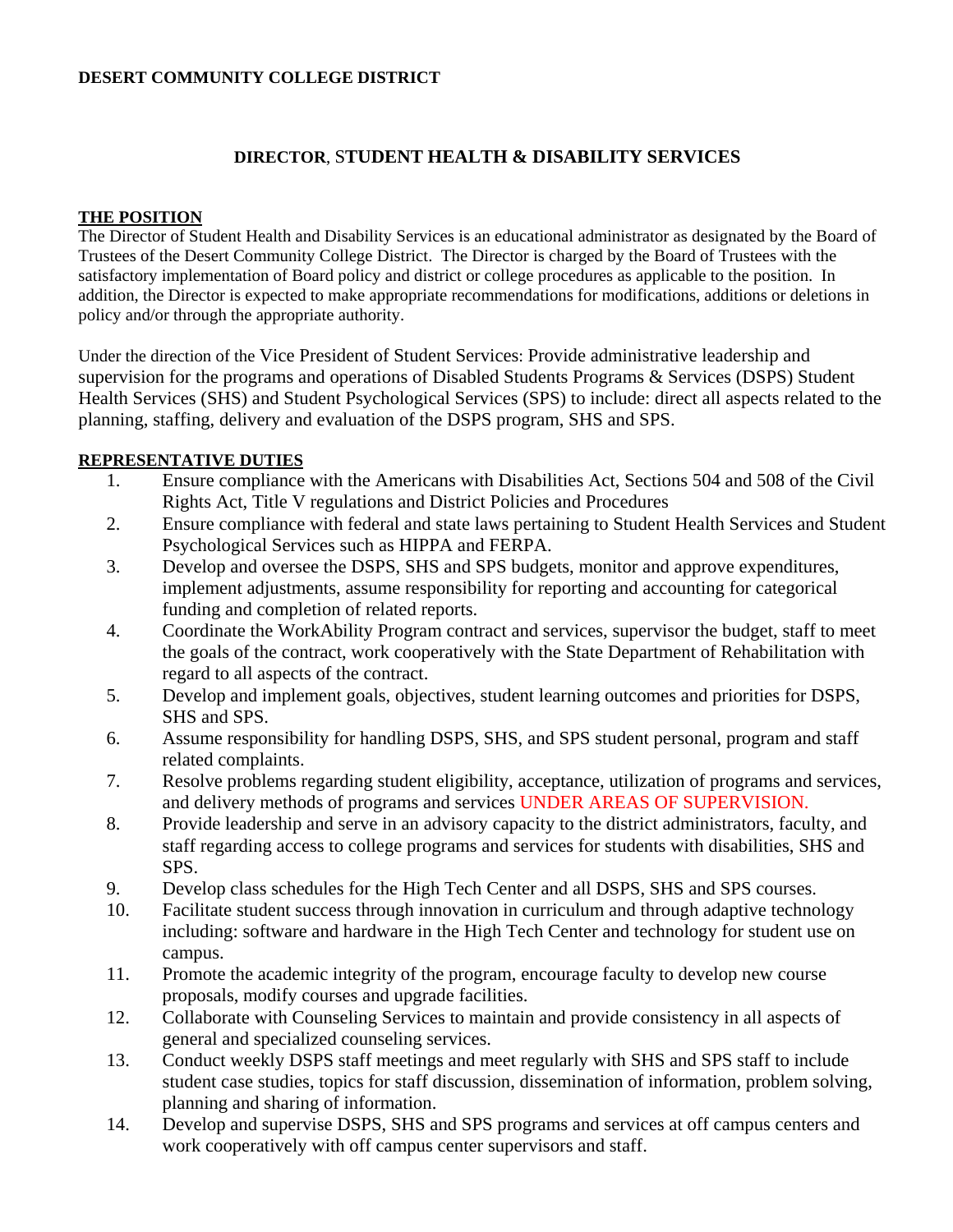- 15. Maintain a DSPS Advisory Committee.
- 16. Collaborate with College Physician to facilitate health education activities.
- 17. Represent DSPS on various college and community committees.
- 18. Facilitate implementation of Crisis Intervention Handbook.
- 19. Other duties and responsibilities as assigned.

## **REQUIRED PROFICIENCIES**

Knowledge, experience and abilities to perform the above listed responsibilities and functions in an efficient, effective, collaborative, and harmonious manner.

## **KNOWLEDGE AND ABILITIES**

**Knowledge of:** Federal and state laws and regulations applicable to persons with disabilities to include: Americans with Disabilities Act, Section 504 and Section 508 the Civil Rights Act, and Title V Regulations, Knowledge of HIPPA and FERPA laws as relates to providing Student Health Services, Student Psychological Services, and Disabled Students Programs and Services, Methods and techniques of leadership and principles of management, Principles and practices of curriculum and course development, Principles and practices of budget development and administration, Statistical record keeping and report preparation, Methods and techniques of research, analysis and decision making, Adaptive and assistive technology hardware and software, modern office procedures, methods, equipment and software programs, Disabilities and their impact of the major life function of education, The State Department of Rehabilitation and the WorkAbility III Program.

**Ability to:** Manage and direct the activities of and provide effective leadership for Disabled Students Programs and Services, Student Health Services and Student Psychological Services; Oversee and participate in the development of and implementation of policies, procedures, goals, objectives and student learning outcomes for assigned programs; Effectively manage programs and services; Analyze and assess programs, policies and operational needs and make appropriate adjustments; Plan, organize, direct, and coordinate, select, supervise, train and evaluate faculty and staff; Research, analyze and evaluate new service delivery methods and techniques; Analyze problems, identify alternative solutions and project consequences of proposed actions; Interpret, apply and explain applicable federal, state and district laws, regulations, policies and procedures relative to areas of assignment; Develop and administer an operational budget for DSPS and the WorkAbility III Program, Student Health Services and Student Psychological Services; Ensure the academic integrity of the DSPS programs and courses; Conduct meetings and serve on committees; Plan and organize work to meet schedules and time lines; Work successfully with district and college faculty, staff, administrators and community representatives; Plan, organize and present: demonstrations, orientations and presentations for students, faculty and staff in both small and large group settings; Communicate and respond effectively with adults with diverse disabilities. Work with and exhibit sensitivity to and understanding of the diverse racial, ethnic, disabilities, sexual orientation, and cultural populations of community college students; Communicate effectively, clearly and concisely both orally and in writing; and Establish and maintain effective working relations and work as a member of a team of professionals.

# **MINIMUM QUALIFICATIONS**

Possession of a master's degree, in rehabilitation counseling, or in special education, and twenty-four or more semester units in upper division or graduate level course work in counseling, guidance, student personnel, psychology, or social work; or

A master's degree in counseling, guidance, student personnel, psychology, career development, or social welfare: and either twelve or more semester units in upper division or graduate level course work specifically in counseling or rehabilitation or individuals with disabilities, or two years of full-time experience, or the equivalent, in one or more of the following; counseling or guidance for students with disabilities; or counseling and/or guidance in industry, government, public agencies, military or private social welfare organizations in which the responsibilities of the position were predominantly or exclusively for persons with disabilities; or